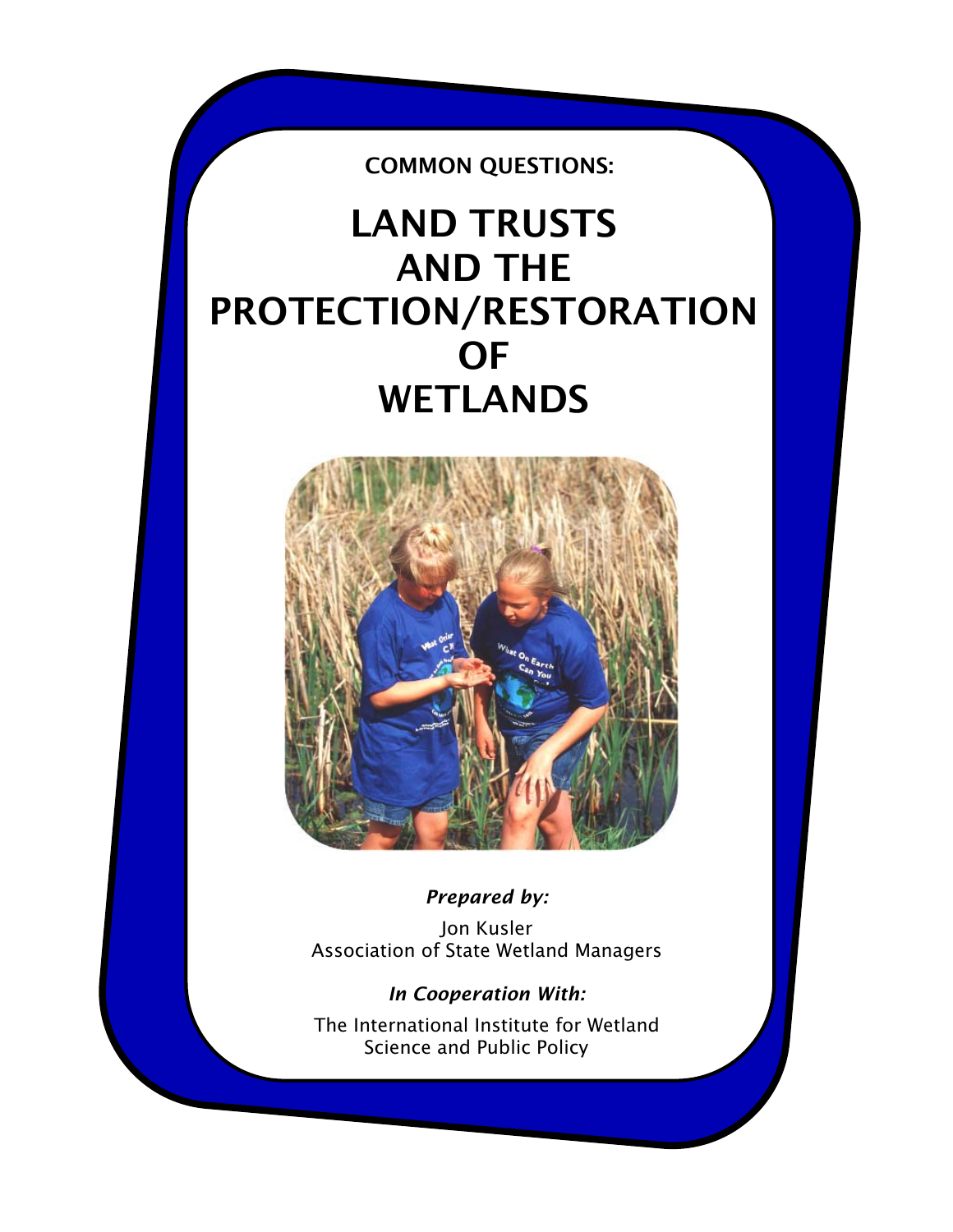#### PREFACE

This guide is designed for local land trusts, birder conservationists, landowners, members of the public, local governments, federal and state agency staff, and others interested in forming or operating a land trust to protect and restore wetlands and related ecosystems. A selected bibliography and list of web sites will provide the reader with more information. We particularly suggest that readers contact the Land Trust Alliance for more detailed information including a broad range of guidance documents concerning the establishment and operation of a land trust.

This document was prepared for the Association of State Wetland Managers (ASWM) by Jon Kusler with the assistance of Sharon Weaver, Jeanne Christie, and Jennifer Brady-Connor.

Funding for this publication has been provided by the U.S. Environmental Protection Agency, Region 2, Division of Wetlands. However, the opinions expressed in the document are the author's and do not necessarily reflect the view of the sponsoring organizations and groups.

*Photos in this report are mostly derived from websites. Please let us know if you do not wish your photo to be included in this brochure.* 

*Cover photo by Don Poggensee, 2001, USDA Natural Resources Conservation Service* 

*Photo on page 1 by Don Poggensee, 2001, USDA Natural Resources Conservation Service* 

*Photo on page 3 by Dennis Larson, 2001, USDA Natural Resources Conservation Service* 

*Photo on page 5 by Don Poggensee, 2001, USDA Natural Resources Conservation Service*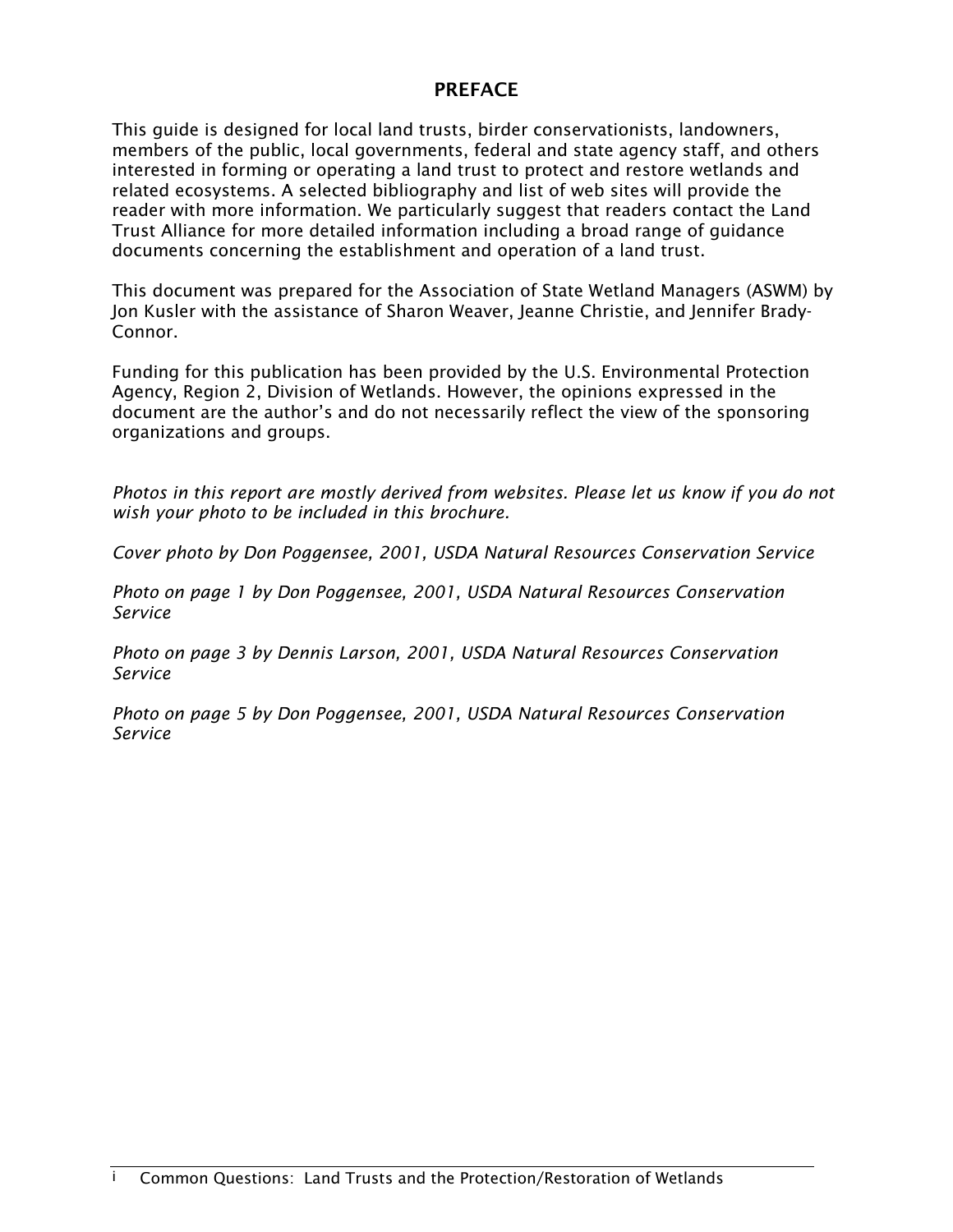# COMMON QUESTIONS:

# LAND TRUSTS AND THE PROTECTION/RESTORATION OF WETLANDS

#### What are land trusts?

A. Land Trusts are local, regional, or statewide not-for-profit corporations organized by members of the public and landowners under the laws of particular states to work with landowners to protect open spaces--natural, recreational, agricultural, historic, archaeological, and cultural sites. There are almost 2000 land trusts nationally with over 800,000 members. Land trusts have been formed in every state. Land trusts own over 437,000 acres, hold conservation easements on another 450,000 areas, have acquired and transferred ownership of another 668,000 acres to other organizations and have used indirect methods to help protect another 1,159,000 acres. All told, they have helped to protect more than 4.7 million acres including many wetlands, rivers, and streams.

The primary role of most land trusts is to purchase or otherwise acquire and protect open space lands. They are experts in working with landowners to help them protect their lands. Land trusts also acquire easements. Many local land trusts are also playing an increasingly important role as advocates and educators at the local level to assist community land and water planning efforts.

#### What roles are land trusts playing in the protection and conservation of wetlands?

A. Some land trusts, like the Wetlands Conservancy in Oregon, have been formed primarily to protect wetlands. Other examples include the Bolsa Chica Land Trust, California; Ballona Wetlands Land Trust, California; and the Huntington Beach Wetlands Conservancy also in California.

Many other land trusts have been formed to protect rivers and adjacent lands such as the Battenkill Conservancy (Vermont), Scenic Hudson (New York), McKenzie River Trust (Oregon), Brandywine Conservancy (Pennsylvania), and the Land Trust for the Little Tennessee (North Carolina).

Protection of wetlands is often one of the open space protection activities of other land trusts. For example, in 1999 the Little Traverse Conservancy in Michigan purchased a 135-acre Mud Lake Bog. The bog is a peatland which formed in a glacial kettle hole. The bog is prime habitat for woodcock, ruffed grouse, mink and raptors. The Conservancy plans to retain title to the property and to maintain an existing boardwalk at the southern end for educational purposes. The Conservancy will allow public access for activities such as bird watching, walking, cross-country skiing and photography.

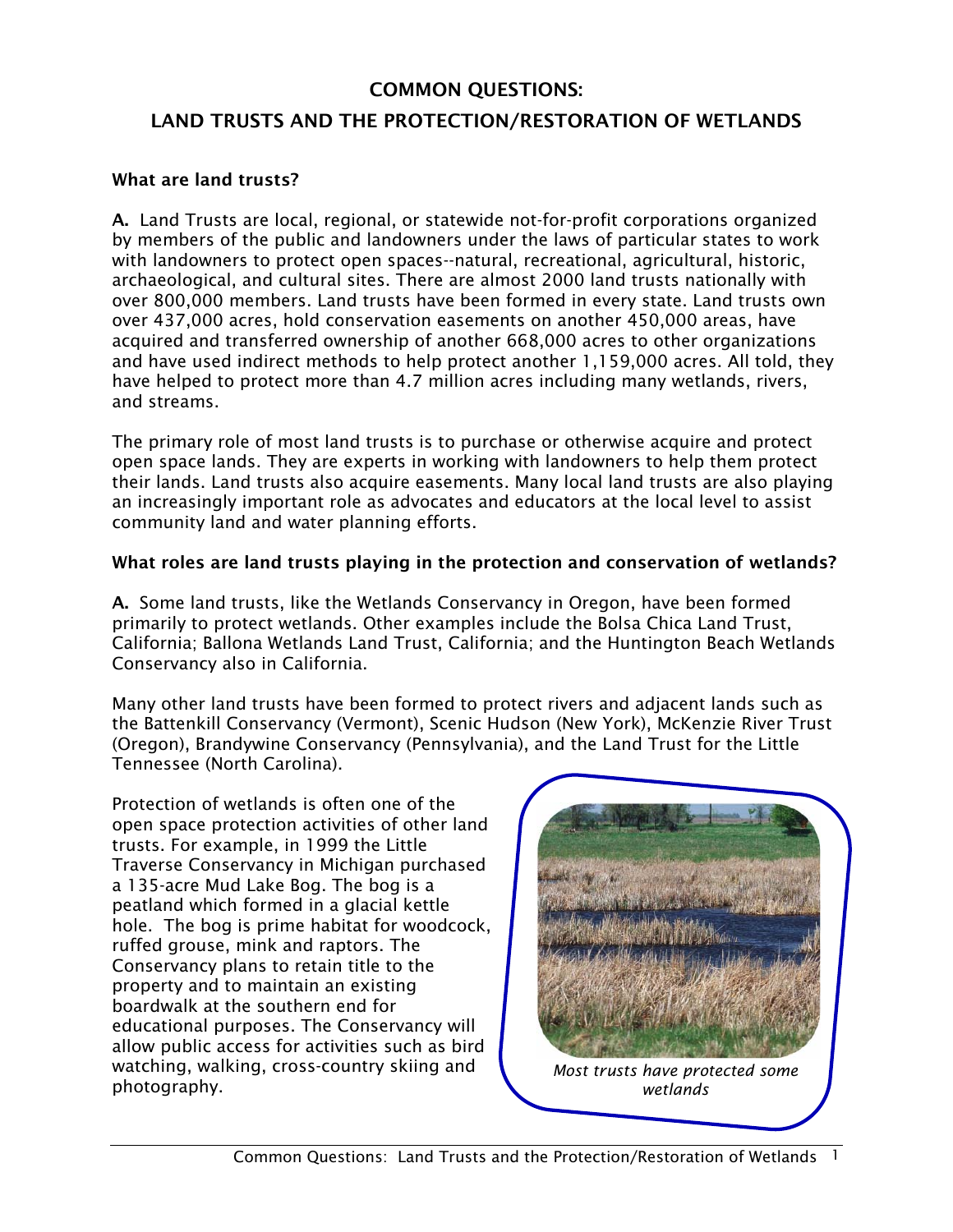Some statewide land trusts also play major wetland protection roles like the Massachusetts Audubon Society which maintains Wellfleet Bay Wildlife Sanctuary on Cape Cod and has undertaken a broad range of wetland protection and education efforts over a period of years. Much of the 1,000 acre Wellfleet Bay preserve is coastal and estuarine wetland. The Sanctuary has constructed a beautiful Nature Center, many trails, and a wetland boardwalk at the site. It provides extensive educational programs.

A number of national environmental organizations also acquire and protect wetlands at the local level. These include the Nature Conservancy which has protected hundreds of wetlands. Similarly 154 local chapters of the National Audubon Society have undertaken wetland protection efforts for over 400,000 acres. Ducks Unlimited has helped landowners restore tens of thousands of acres across the nation.

## Where can I find out more about land trusts?

A. Your best source of information is the Land Trust Alliance (Alliance). The Alliance, formed in 1982, is a national membership organization with over 1,227 local, regional, and national land trust members. It serves as an umbrella for land trusts across the nation. The Alliance provides a broad range of training services. In 1990 the Alliance organized, with the Hastings College of Law in San Francisco, the Land Conservation Law Institute to provide legal advice to land trusts. It publishes a quarterly newsletter, Exchange, and also holds an annual national Land Trust Rally every year. The Rally often includes sessions on wetlands.

See Land Trust Alliance, 1331 H Street, NW, Suite 400, Washington, DC 20005, 202- 638-4725, info@lta.org, http://www.lta.org/.

## Why do land trusts protect and restore wetlands?

A. Protection of wetlands is often a land trust goal because:

- Wetlands often constitute an important portion of community undeveloped open spaces.
- Wetlands are havens for biodiversity—a principal concern of many land trusts.
- Wetlands are principal bird watching areas. Many land trust members are bird watchers.
- Wetlands are of great interest to students and teachers. Land trusts often wish to provide educational opportunities.
- Wetlands are often some of the most seriously threatened areas in a community and in need of protection.
- Because of federal, state, and local wetland regulations, many landowners are willing to donate rather than develop their lands.

Community open space inventories often reveal that wetlands are priority acquisition areas. For example, The Compact of Cape Cod Conservation Trusts, Inc. has undertaken a comprehensive wildlife habitat mapping and assessment project for Cape Cod. This inventory indicates that wetlands are prime open space with over 20,000 acres of salt marsh, shrub swamp, forested swamp, bog, and fresh marsh.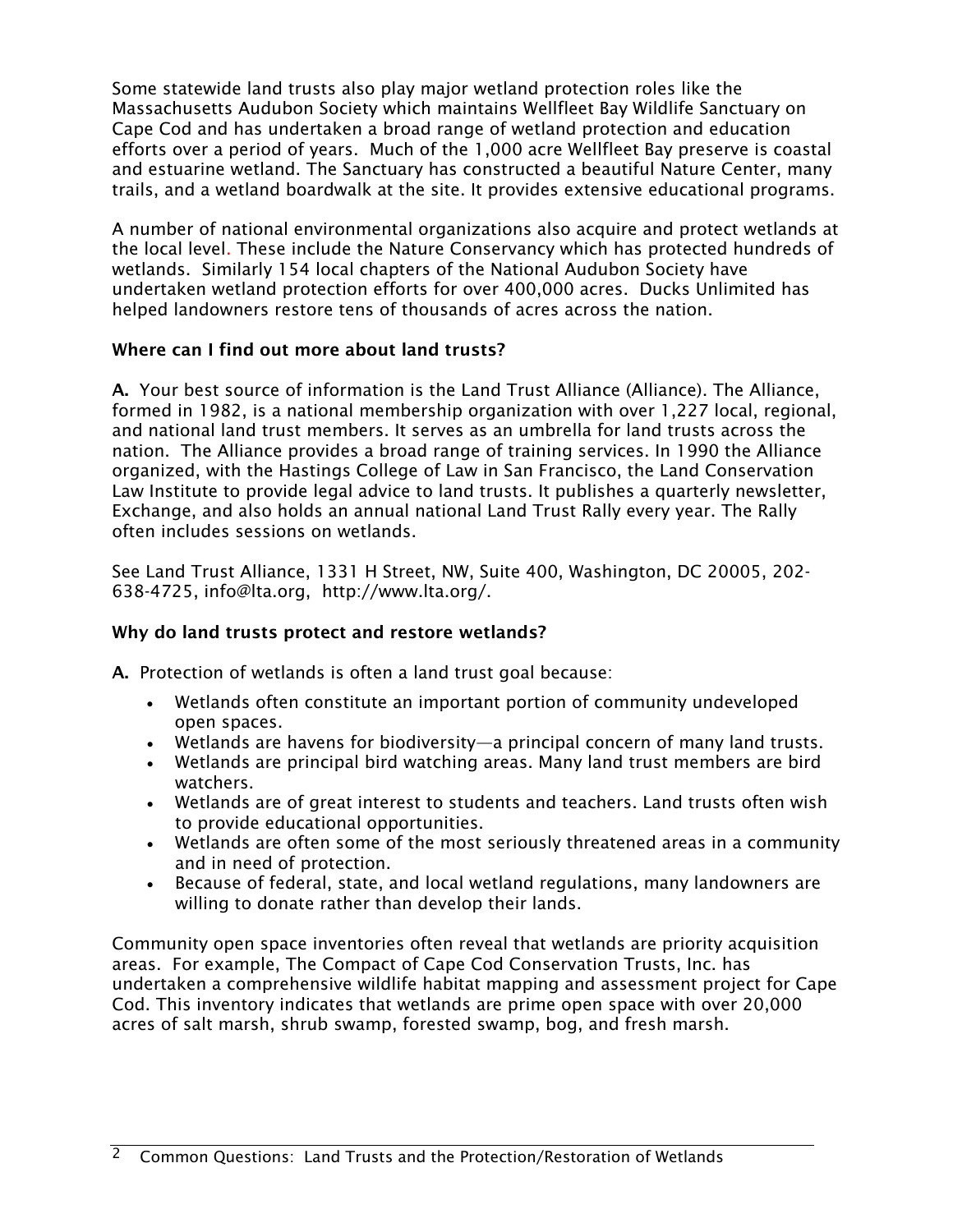# What techniques can land trusts use to protect and restore wetlands?

A. Land trusts can use a wide variety of techniques to help protect and restore wetlands:

- Acquire wetlands by donation from landowners and protect and manage these lands. This is the most common and important role for land trusts.
- Acquire conservation easements from landowners. This is also an important role for many land trusts.



- Inventory and map wetlands along with other habitat types. Examples include wildlife inventory carried out by Cape Cod Conservation Trust described above.
- Construct and operate boardwalks, trails and interpretative facilities. Examples include Corkscrew Swamp in Florida (National Audubon Society), and Wellfleet Bay Sanctuary (Massachusetts Audubon Society).
- Provide wetland educational programs. Examples include the Georgia Conservancy, Corkscrew Swamp, and Wellfleet Bay Sanctuary.
- Conduct wetland fests, bird festivals. An example is the Horicon Marsh Bird Festival.
- Help landowners restore wetlands. Ducks Unlimited has helped landowners with hundreds of projects.
- Help landowners and government entities monitor and control invasive species.
- Take leadership roles in promoting local wetland protection plans, regulations, acquisition. Examples include the Oregon Wetland Conservancy and the Tipp of the Mitt Watershed Council.

# How can interested individuals form a land trust?

A. Steps in forming a land trust include:

- Organize a group of interested individuals who will serve as a board of directors and unpaid staff.
- Incorporate as a not-for-profit corporation in the state. Usually forms can be obtained from the Department of Corporations or Department of State. This may often be done at minimal cost with the help of a local lawyer (donated help is common).
- Apply for  $501(c)(3)$  status with the IRS (the IRS requires a \$500 fee).
- Operate the trust with a board of directors and volunteers or a combination of volunteers and paid staff.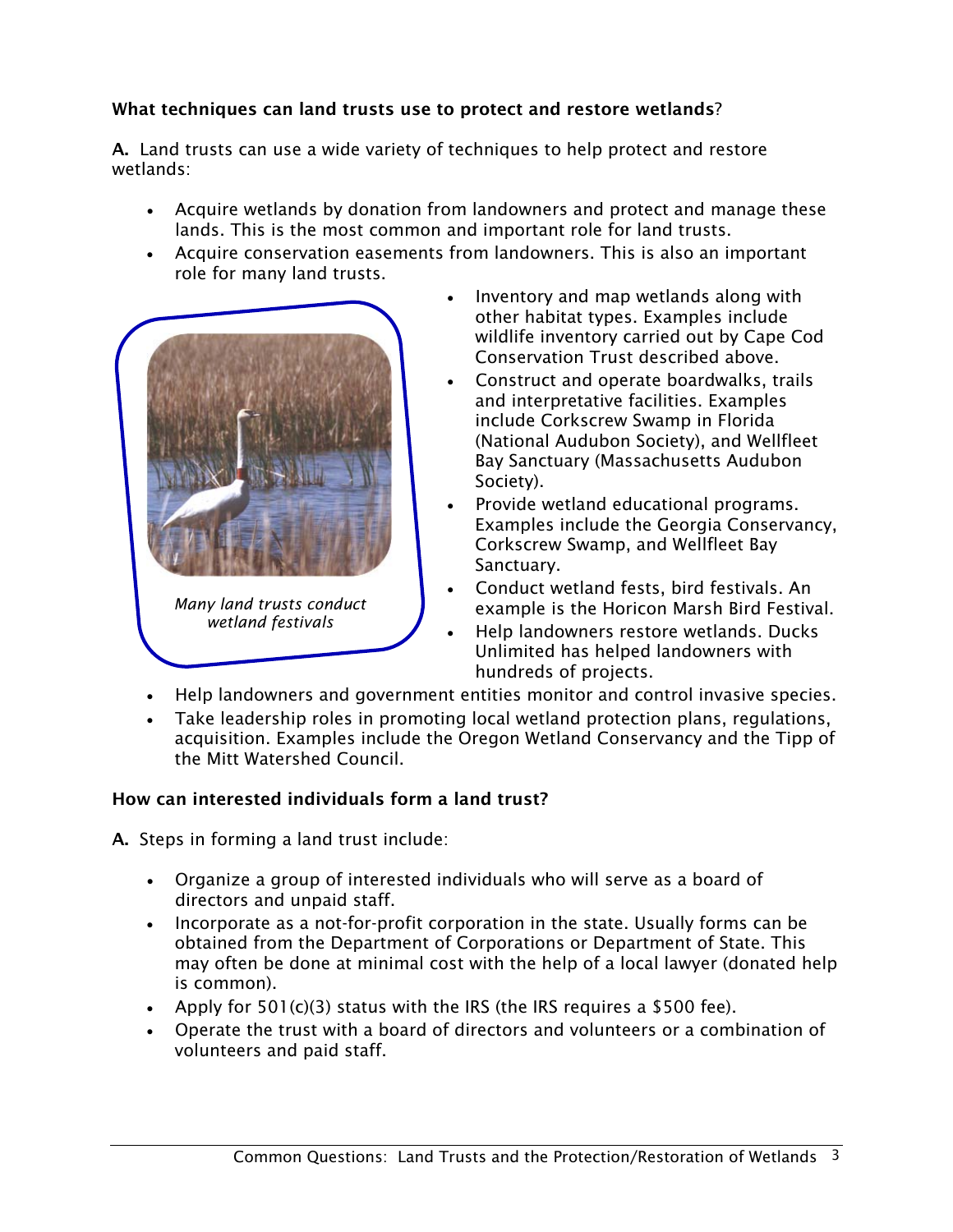## How can a land trust acquire or prepare wetland maps for a community.

A. A land trust can acquire National Wetland Inventory (NWI) maps from the U.S. Fish and Wildlife Service for most areas of the nation. Many of these maps are also online. See NWI web site below. Wetland maps can also be acquired from state wetland agencies or local zoning boards. More refined information pertaining to specific issues such as endangered plants and animals is often available from State Heritage Programs, Nature Conservancy, or other groups.

Some land trusts carry out their own wetlands inventories. These usually utilize a combination of the use of existing wetland maps, air photos, and field surveys. For example, The Compact of Cape Cod Conservation Trusts has established a Geographic Information System based wildlife habitat mapping and assessment project for all Cape lands. Of the 31 wildlife habitat types mapped in the inventory, 21 are wetland. Areas are being ranked to help other land trusts, local governments, and others acquire and protect these areas.

## How can land trusts persuade property owners to protect wetlands?

A. Land trusts can use a variety of techniques to persuade landowners to donate lands or conservation easements to the trust or a governmental unit or to voluntarily protect wetlands. A trust may:

- Offer the landowner **income tax** incentives spread out over five years for donation of lands or conservation easements to the trust. See discussion below.
- Offer the landowner estate tax incentives for donation of lands or easements to the trust. See discussion below.
- Buy wetlands or conservation easements outright or through "bargain sales". See discussion below.
- Help landowners find funding from federal and state agencies, other sources to protect or restore wetlands.
- Educate landowners with regard to functions and values of wetlands.
- Provide plaques and other types of community recognition for conservation efforts.

## How can land trusts use conservation easements to protect wetlands and other lands?

A. Many land trusts have acquired, by donation, bequest, or purchase, conservation easements for wetlands and other open spaces. A conservation easement is a voluntary legal agreement permanently restricting the use of land between a landowner and qualified land trust or governmental entity. The landowner retains ownership and restricted use of the property. A wetland conservation easements typically prohibit all filling or drainage of the wetland although certain other activities such as limited timber harvest may be permitted. The easement may apply to all or only a portion of a property.

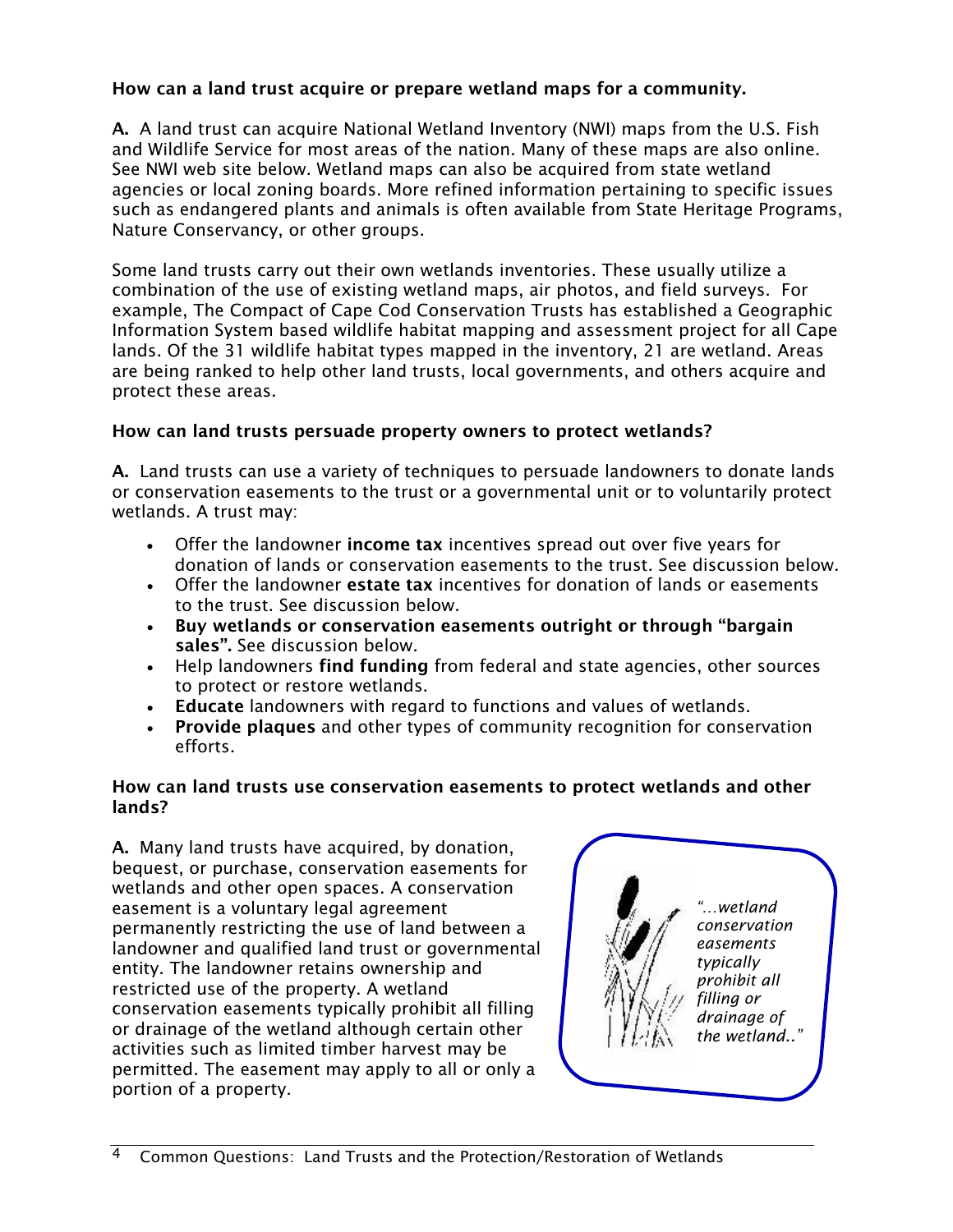A qualified not for profit, tax exempt conservation organization or a federal, state, or local government holds the easement. The precise nature of the restrictions in the conservation easement is worked out between the holder of the easement and the landowner. Typically the easement does not grant the public access to the land. The landowner can use, bequeath, or sell the land subject to the easement. The restrictions on use of the land transfer to the new owner.

Donation of an easement to qualified land trust or governmental unit generally provides federal and state income tax benefits equal to the reduction in fair market value caused by granting of the easement. There are limits to how much may be taken as a deduction each year but deductions may be spread over a period of years.

## How can landowners benefit from "bargain sales" to land trusts?

A. Many land trusts persuade landowners to sell their wetlands outright or conservation easements to the land trust or a governmental unit in a "bargain sale" at less than fair market value. Donated lands and conservation easements meeting Internal Revenue Code section 170(h) criteria are charitable gifts. The difference between the fair market value and the sale value is considered a donation and may be subtracted from adjusted gross income. Donors can deduct an amount up to 30 percent of their adjusted gross income of the year of the gift when they sell to a land trust at less than appraised market value. Donations in excess of fair market value can be applied to federal taxes for the next five years, subject to some restrictions. Many state income tax laws provide similar benefits.

## How can landowners benefit from bequeathing (willing) their wetlands to land trusts?

A. Land trusts also persuade landowners to donate their lands or conservation easements on lands to the land trusts to lower estate taxes. To the extent that the remaining lands (in the case of donation of fee interest) or the restricted value



(easement) is lower than fair market value, the estate will be subject to a lower tax. The Taxpayer Relief Act of 1997 provides an additional incentive for landowners to grant conservation easements. Executors of estates can exclude 40 percent of the value of land subject to donation of qualified easement from the taxable estate. This exclusion is phased in over a five-year period. In 1998, landowners could exclude up to \$100,000 under this provision. The amount increased to a maximum of \$500,000 in 2002. The full benefits of the law are available for easements that reduce the fair market value of property by at least 30 percent. Smaller deductions are available for easements that reduce property value by less than 30 percent.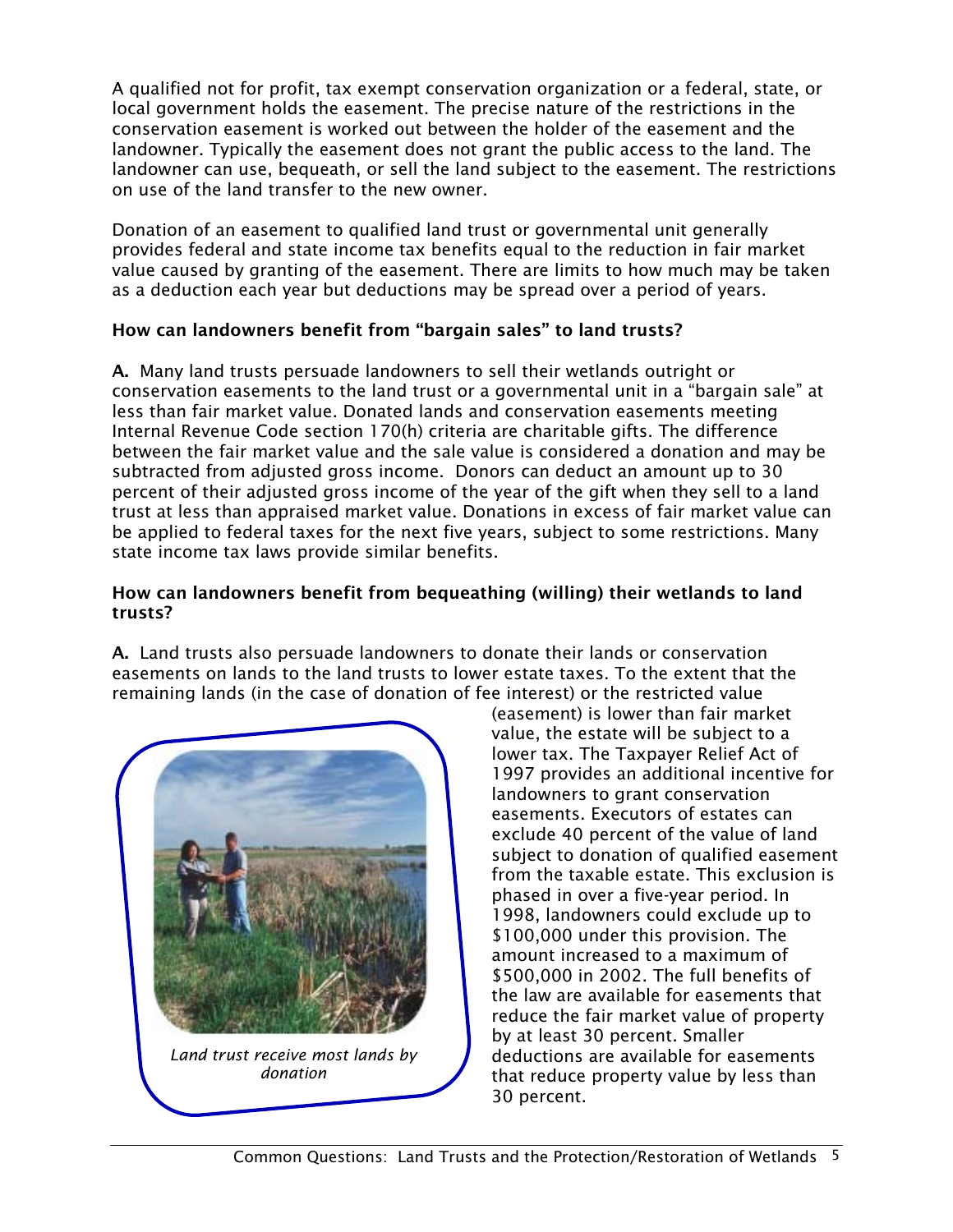#### How can landowners benefit from reduced real estate taxes on lands with conservation easements or regulated wetlands?

A. A land trust may also be able to persuade a landowner to donate a conservation easement to the trust or a government entity because this will also lower real estate taxation of lands. Taxes are based upon fair market value and a conservation easement generally lowers fair market value. A few states directly order local assessors to reduce taxes. For example, Minnesota Statutes 2000, 273.11 (Subd. 11—Valuation of restored or preserved wetland) provides that "(w)etlands restored by the federal, state, or local government, or by a nonprofit organization, or preserved under the terms of a temporary or perpetual easement by the federal or state government, must be valued by assessors at the wetland value." "Wetland value" is defined to "not reflect potential uses" which would violate the terms of the easement.

A land trust may also be able to persuade landowners to enroll in other open space real estate taxation programs offered by states even where the landowner does not donate a conservation easement for a property. However, such programs often offer only temporary relief for open space activities. A landowner deciding to withdraw lands from the program needs to pay all or a portion of the reduced taxes.

## How can land trusts raise money to protect and restore wetlands?

A. Land trusts may use a variety of techniques to raise money:

- Hold dinners, auctions, bake sales, benefits, yard sales, concerts and other activities to raise money. Conduct land trust membership drives for special wetland acquisition projects. Much of the funding for land acquisition often comes from tax deductible gifts (money or property) from land trust members.
- Seek grants from foundations. Many land trusts have successfully sought funding from foundations.
- Seek grants from public agencies. Many land trusts have also successfully sought funding from government agencies including the FWS's Partners for Fish and Wildlife grant program, USDA Natural Resources Conservation Service Wetland Reserve and Wildlife Habitat Incentive Programs, EPA Five Star Restoration Program, North American Wetlands Conservation Act grants, and NOAA's Community Based Restoration Projects grants.
- Conduct fund-raising dinners. Ducks Unlimited has raised wetland protection and restoration funds by holding fund-raising dinners.
- Carry out special events such as Birding Festivals.

#### How can land trusts help local governments adopt and enforce wetland protection regulations?

A. Land trust members can help draft and propose wetland ordinances to local governments or work with local government staff to draft such regulations. Members can then lobby local legislators and the public to adopt the regulations. Members can help administer regulations by providing comments and testimony on permit applications. They can help enforce the regulations by monitoring the wetlands and reporting violations.

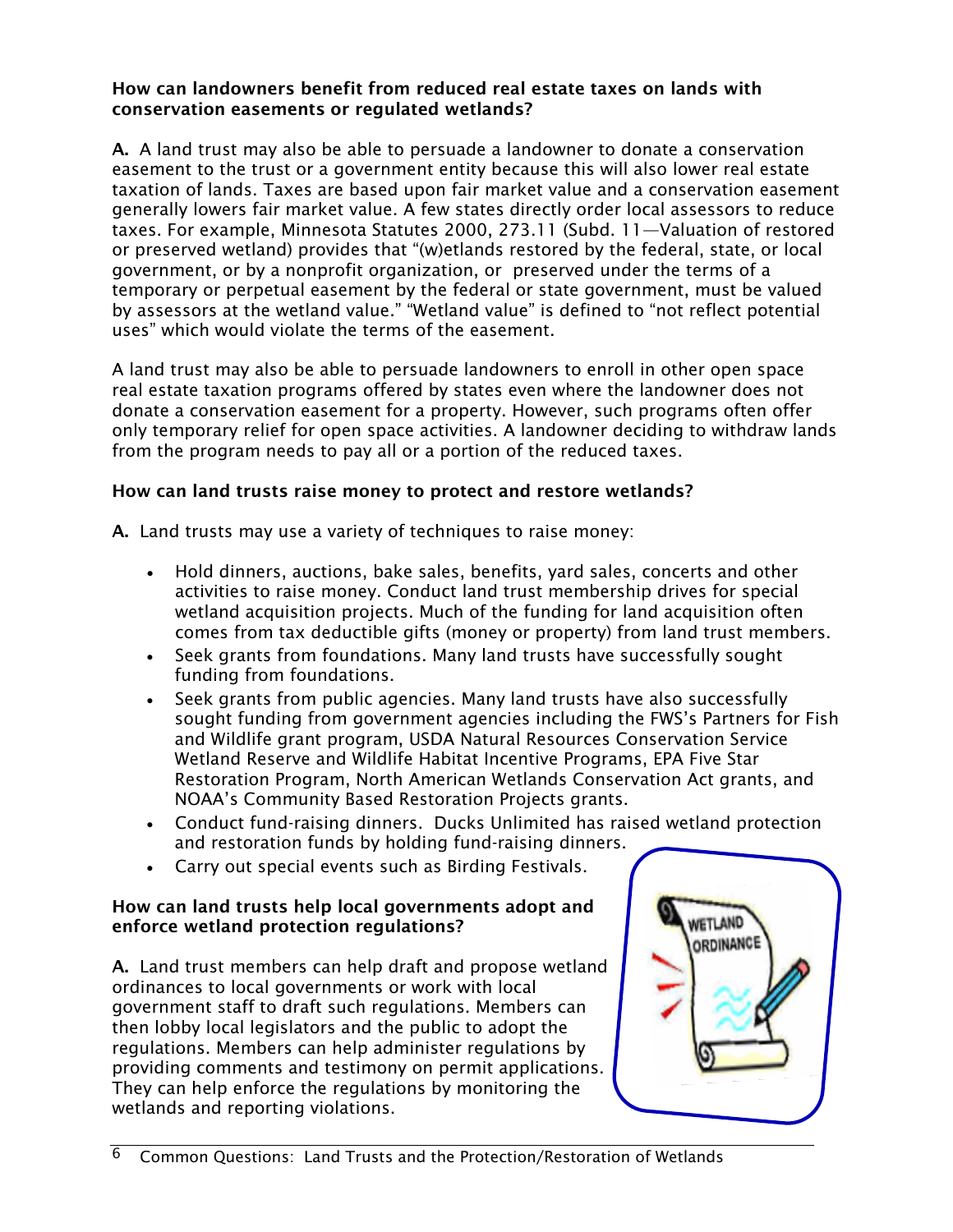# What sorts of management should land trusts carry out for wetlands?

A. In many instances, little management is needed for wetlands acquired by land trusts. Natural wetlands are self-sustaining systems. For example, "healing" often quickly occurs after a flood or hurricane although trees may be toppled and leaves blown off.

However, minimal levels of management such as picking up litter is needed for many sites open to the public. The management needs, of course, depend upon the specifics of the situation, needs, and the desires of the land trust. But common additional activities carried out by land trusts may include:

- Restoration or enhancement of the wetland if degraded,
- Control of exotic or nuisance plant and animal species,
- Design, construction, and maintenance of trails and boardwalks (sometimes appropriate),
- Construction of bird nesting platforms and birdhouses, and
- Active wetland management, in some instances, such as controlled burns.

#### Where can land trusts go to get wetland technical assistance?

A. Source of technical assistance includes:

- Teachers. Contact local schools and colleges.
- Consultants. Some states such as Michigan have compiled lists of wetland consultants which are available online.
- State wetland agencies. Contact your Department of Natural Resources, Department of Water Resources, or Department of Fish and Game.
- Federal agencies. Technical assistance is available from the FWS, NRCS, EPA, NOAA and other agencies.

#### How can a land trust make a wetland available to the public after a wetland is acquired?

A. A land trust can construct a trail to the wetland to facilitate nature walking, hiking, and research. It may also construct a boardwalk. Other activities include:

- Work with local teachers and college faculty to provide science education opportunities for children.
- Hold a bird festival or wetland fest.

See other guides in this series dealing with boardwalks and wetland fests.

## Where can land trusts go to find more information?

A. See other guides in this series including "Constructing Wetland Boardwalks and Trails", "Wetlands and Ecotourism", "Wetland Conservation and the Protection of Migratory Birds" "Wetland Restoration, Creation, and Enhancement", "Local Government Wetland Protection Programs" and "Wetland Festivals". See also suggested readings and web sites below.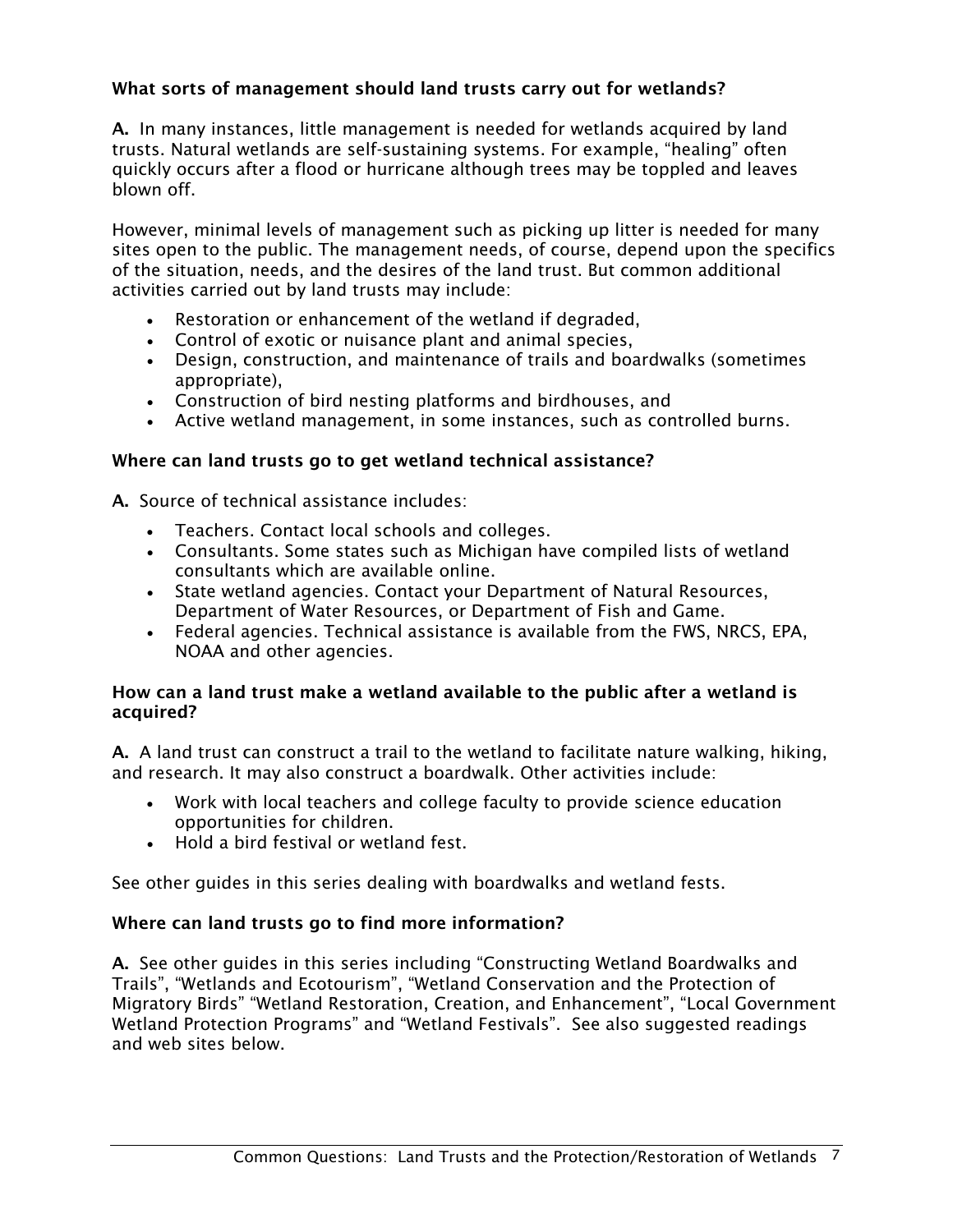## SUGGESTED READINGS

- Byers, E. and K. Marchetti, 1988. The Conservation Easement Handbook. Land Trust Alliance
- Diehl, J. and T. Barrett. 1988. The Conservation Easement Handbook: Managing Land Conservation and Historic Preservation Easement Programs. Trust for Public Land. San Francisco
- Gustanski, J. and R. Squires. 2000. Protecting the Land: Conservation Easements Past, Present, and Future. Island Press 2000.

Hopper and Cook. 2004. The Conservation Finance Handbook: How Communities are Paying for Parks and Land Conservation.

Land Trust Alliance. 1990. Starting a Land Trust, A Guide to Forming a Land Conservation Organization. Land Trust Alliance.

Lind, B. 1991. The Conservation Easement Stewardship Guide, Designing, Monitoring, and Enforcing Easements. Land Trust Alliance and Trust for Public Lands.

McQueen, M. and E. McMahon. 2003. Land Conservation Financing. The Conservation Fund, Island Press

Mitch, W. & J. Gosslink, 2nd Ed., 1993. Wetlands. Van Nostrand Reinhold, New York

## SUGGESTED WEB SITES

http://www.lta.org/ Land Trust Alliance. Many links. Excellent collection of publications for sale.

www.epa.gov/owow/nps/ordinance/

U.S. Environmental Protection Agency. Collection of model ordinances to protect local resources.

http://www.jacksonbottom.org/ Jackson Bottoms Wetland Preserve.

http://www.nrcs.usda.gov/technical/stream\_restoration/ Federal Interagency Stream Restoration Working Group, Stream Corridor Restoration: Principles, Processes, and Practices.

www.smartgrowth.org/Default.asp?res=1024 Smart Growth Online.

http://www.epa.gov/owow/wetlands/restore/links: U.S. Environmental Protection Agency, Wetland links by state.

http://www.cicacenter.org/swift.html Construction Industry Compliance Assistance, State Wetland Information Tool.